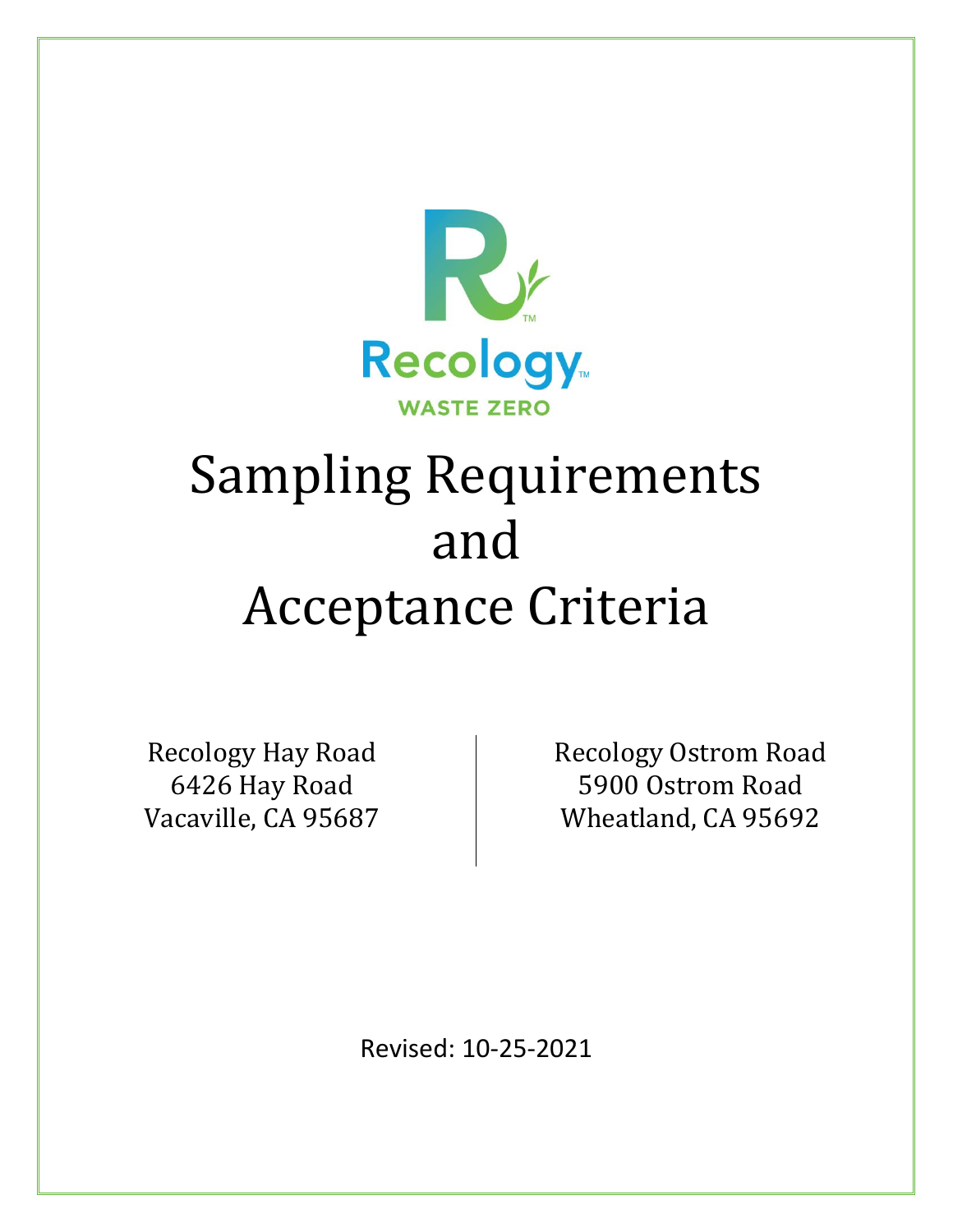### **Recology™** WASTE ZERO Sampling Requirements and Acceptance Criteria

#### **Sampling Requirements**

| <b>Project Size</b>  | <b>Cubic Yards per 4:1 Composite Sample</b> |
|----------------------|---------------------------------------------|
| $0 - 2,499$ cy       | 250 cy                                      |
| 2,500 - 4,999 cy     | 375 cy                                      |
| 5,000 - 7,499 cy     | 500 cy                                      |
| 7,500 cy - 10,000 cy | 750 cy                                      |
| $>10,000$ cy         | 1000 cy                                     |

Discrete samples are assigned a sampling frequency of 50 cubic yards per sample. The sampling frequency for 4:1 composite samples is found on the table above. Recology reserves the right to require the generator to perform additional analytical testing for any potential hazardous waste pursuant to the guidelines outlined in Chapter 11 of CCR Title 22. Please contact Recology to confirm sampling requirements and required testing. Analytical results must originate from a CELAP certified laboratory.

| Contaminant                             | <b>Required Analyses</b>                                                                                                                               | <b>EPA Methods</b>                                                                                                      |
|-----------------------------------------|--------------------------------------------------------------------------------------------------------------------------------------------------------|-------------------------------------------------------------------------------------------------------------------------|
| Gasoline, Leaded                        | TPH - Gasoline<br><b>BTFX</b><br><b>Total Lead</b>                                                                                                     | EPA 5030/8015<br>EPA 8020/8260<br><b>TTLC-Lead</b>                                                                      |
| Gasoline, Unleaded                      | TPH - Gasoline<br><b>BTEX</b>                                                                                                                          | EPA 5030/8015<br>EPA 8020/8260                                                                                          |
| <b>Diesel</b>                           | TPH - Diesel<br><b>BTEX</b>                                                                                                                            | EPA 3550/8015<br>EPA 8020/8260                                                                                          |
| Jet Fuel<br>$(A, A-1, B, JP-1,4,5,6,8)$ | TPH - Jet Fuel (A, A-1, B, JP- 1,4,5,6,8)<br><b>BTEX</b>                                                                                               | EPA 3550 or 5030/8015<br>EPA 8020/8260                                                                                  |
| Motor Oil                               | TPH - Motor Oil<br><b>BTEX</b>                                                                                                                         | EPA 3550/8015<br>EPA 8020/8260                                                                                          |
| <b>Hydraulic Oil</b>                    | TPH - Hydraulic Oil<br><b>BTEX</b>                                                                                                                     | EPA 3550/8015<br>EPA 8020/8260                                                                                          |
| <b>Bunker Oil</b>                       | TPH - Bunker Oil<br><b>BTEX</b>                                                                                                                        | EPA 3550/8015<br>EPA 8020/8260                                                                                          |
| Fuel Oil                                | TPH - Fuel Oil<br><b>BTEX</b>                                                                                                                          | EPA 3550/8015<br>EPA 8020/8260                                                                                          |
| Kerosene                                | TPH - Kerosene<br><b>BTEX</b>                                                                                                                          | EPA 3550/8015<br>EPA 8020/8260                                                                                          |
| Waste Oil                               | TPH - Waste Oil<br>TPH - Diesel<br>TPH - Gasoline<br>VOC's<br>SVOC's<br>Luft 5 Metals (Cd, Cr, Pb, Ni, Zn)<br>PCB's<br>Dioxins (if PCP's are detected) | EPA 3550/8015<br>EPA 3550/8015<br>EPA 5030/8015<br>EPA 8260<br>EPA 8270<br><b>TTLC - Metals</b><br>EPA 8080<br>EPA 8280 |

## **Soil Analysis Guidelines**

*This document serves as a guideline only. Additional testing may be required.* **Please contact Recology to obtain waste stream specific sampling requirements.**